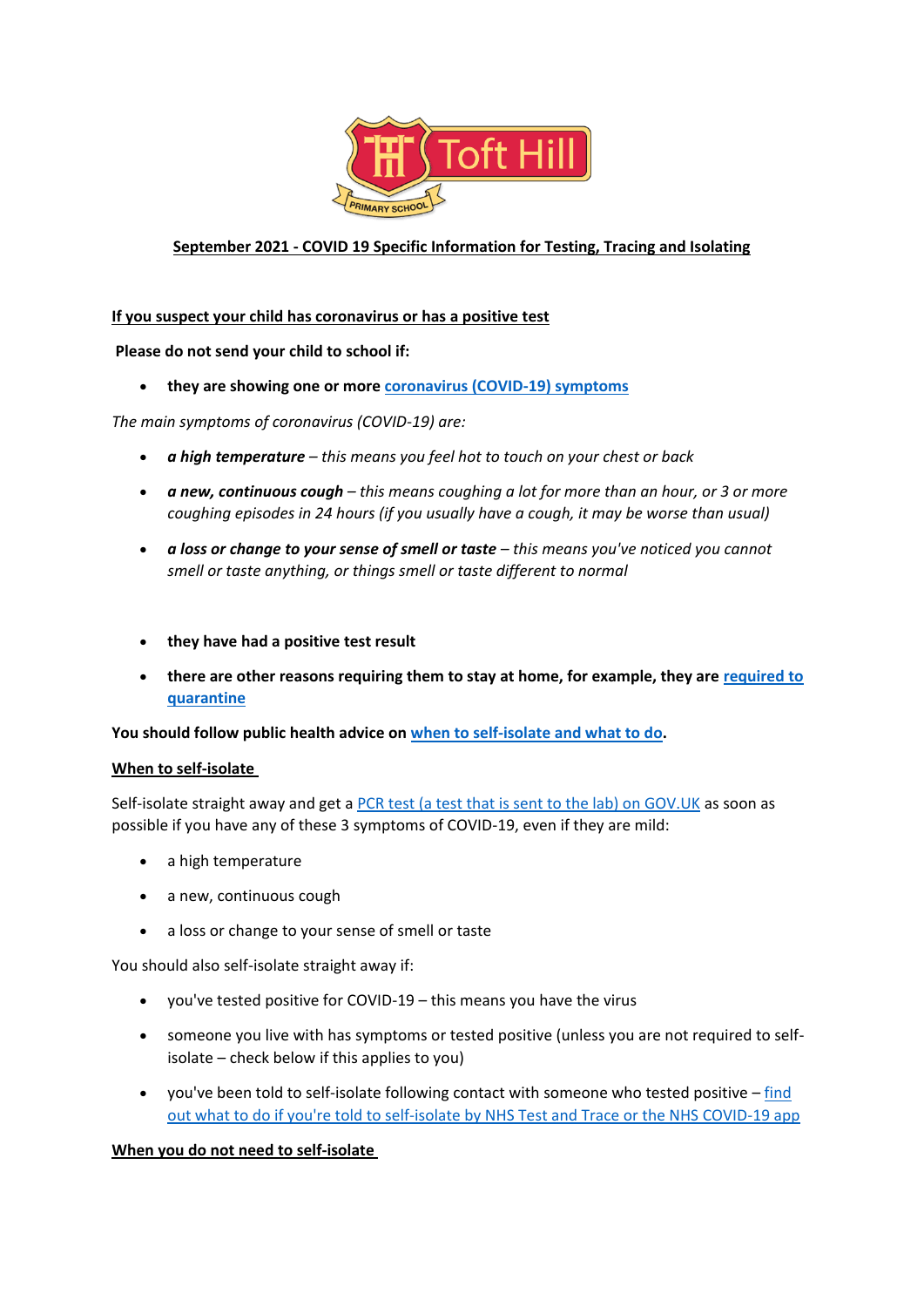If someone you live with has symptoms of COVID-19, or has tested positive for COVID-19, you will not need to self-isolate if any of the following apply:

- you're fully vaccinated this means 14 days have passed since your final dose of a COVID-19 vaccine given by the NHS
- you're under 18 years, 6 months old
- you're taking part or have taken part in a COVID-19 vaccine trial
- you're not able to get vaccinated for medical reasons

Even if you do not have symptoms, you should still:

- get a PCR test on GOV. UK to check if you have COVID-19
- follow advice on [how to avoid catching and spreading COVID-19](https://www.nhs.uk/conditions/coronavirus-covid-19/how-to-avoid-catching-and-spreading-coronavirus-covid-19/)
- consider limiting contact with [people who are at higher risk from COVID-19](https://www.nhs.uk/conditions/coronavirus-covid-19/people-at-higher-risk/)

*The Department for Education states that 'if you insist on your child attending nursery, school, or college when they have symptoms, they can take the decision to refuse your child if, in their reasonable judgement, it is necessary to protect other pupils and staff from possible infection with COVID-19. Their decision would need to be carefully considered in light of all the circumstances and current public health advice.'*

## **Tracing and self-isolation**

Schools ceased to require to trace close contacts up to and including 18 July. From 19 July, as with positive cases in any other setting, NHS Test and Trace will work with the positive case and/or their parents to identify close contacts. This is likely to be a small number of individuals who would be most at risk of contracting COVID-19 due to the nature of the close contact. As parents or carers, you may be contacted to help with identifying close contacts. You may need to contact us at school for advice on potential close contacts.

Individuals are not required to self-isolate if they live in the same household as someone with COVID-19, or are a close contact of someone with COVID-19, and any of the following apply:

- they are fully vaccinated
- they are below the age of 18 years and 6 months
- they have taken part in or are currently part of an approved COVID-19 vaccine trial
- they are not able to get vaccinated for medical reasons

Instead, NHS Test and Trace will inform affected individuals, children or their parents or carers that they have been in close contact with a positive case, and advise them to take a PCR test. We would encourage all individuals to take a PCR test if advised to do so.

Children and young people aged under 18 years 6 months who usually attend school who have been identified as a close contact should continue to attend school as normal. They do not need to wear a face covering within the school, but it is expected and recommended that these are worn when travelling on public or dedicated transport. Further information is available in the [stay at home:](https://www.gov.uk/government/publications/covid-19-stay-at-home-guidance/stay-at-home-guidance-for-households-with-possible-coronavirus-covid-19-infection)  [guidance for households.](https://www.gov.uk/government/publications/covid-19-stay-at-home-guidance/stay-at-home-guidance-for-households-with-possible-coronavirus-covid-19-infection)